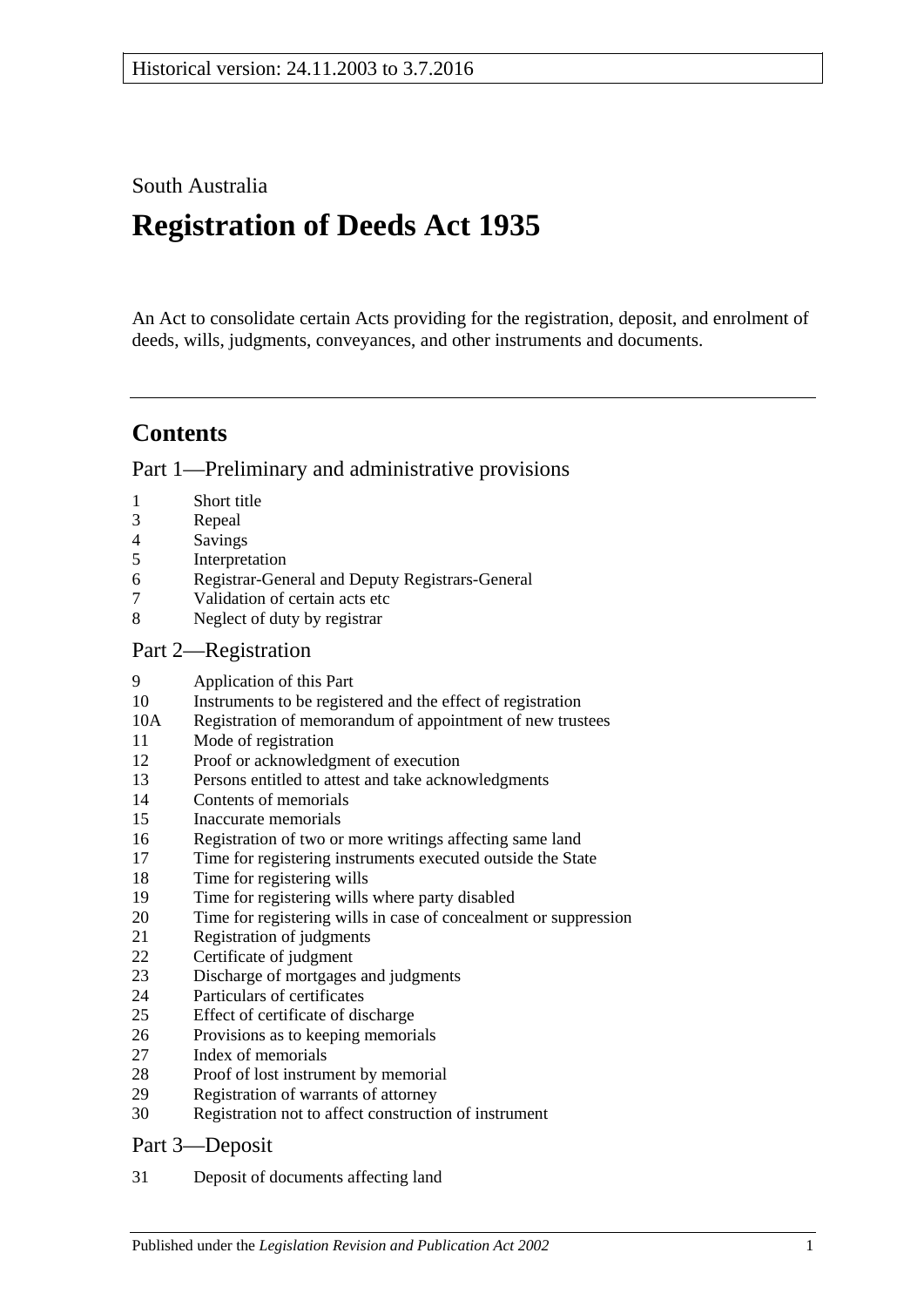- 32 [Production of deposited documents](#page-9-4)
- 33 [Inspection of deposited documents](#page-10-0)
- 34 [Certified copies and duplicates of deposited deeds](#page-10-1)
- 35 [Protection to persons acting under registered and deposited power of attorney](#page-10-2)

#### [Part 4—Enrolment](#page-10-3)

- 36 [Enrolment of instruments for proof](#page-10-4)
- 37 [Production of enrolled instruments](#page-11-0)
- 38 [Enrolment of wills](#page-11-1)

#### [Part 5—General provisions](#page-11-2)

- 39 [Effect of enrolment and deposit](#page-11-3)
- 40 [Amendment](#page-11-4) of errors
- 41 [Searches](#page-12-0)
- 43 [Forgery etc](#page-12-1)
- 44 [Evidentiary effect of registrar's certificate](#page-12-2)
- 45 [Regulations](#page-12-3)

[Schedule 1—Acts repealed](#page-13-0)

[Schedule 2—Form of certificate to be endorsed on the instrument registered](#page-13-1)

[Schedule 3](#page-13-2)

[Schedule 4—Certificate of acknowledgment by conveying parties](#page-14-0)

- [Schedule 5—Memorial of instrument not being judgment](#page-14-1)
- [Schedule 6—Memorial of warrant of attorney,](#page-16-0) *cognovit actionem* or judgment

[Schedule 7—Memorandum of deposit](#page-16-1)

[Legislative history](#page-17-0)

<span id="page-1-0"></span>**The Parliament of South Australia enacts as follows:**

## **Part 1—Preliminary and administrative provisions**

#### <span id="page-1-1"></span>**1—Short title**

This Act may be cited as the *Registration of Deeds Act 1935*.

#### <span id="page-1-2"></span>**3—Repeal**

This Act is a consolidation of the Acts mentioned in [Schedule 1](#page-13-0) to this Act and the said Acts are hereby repealed.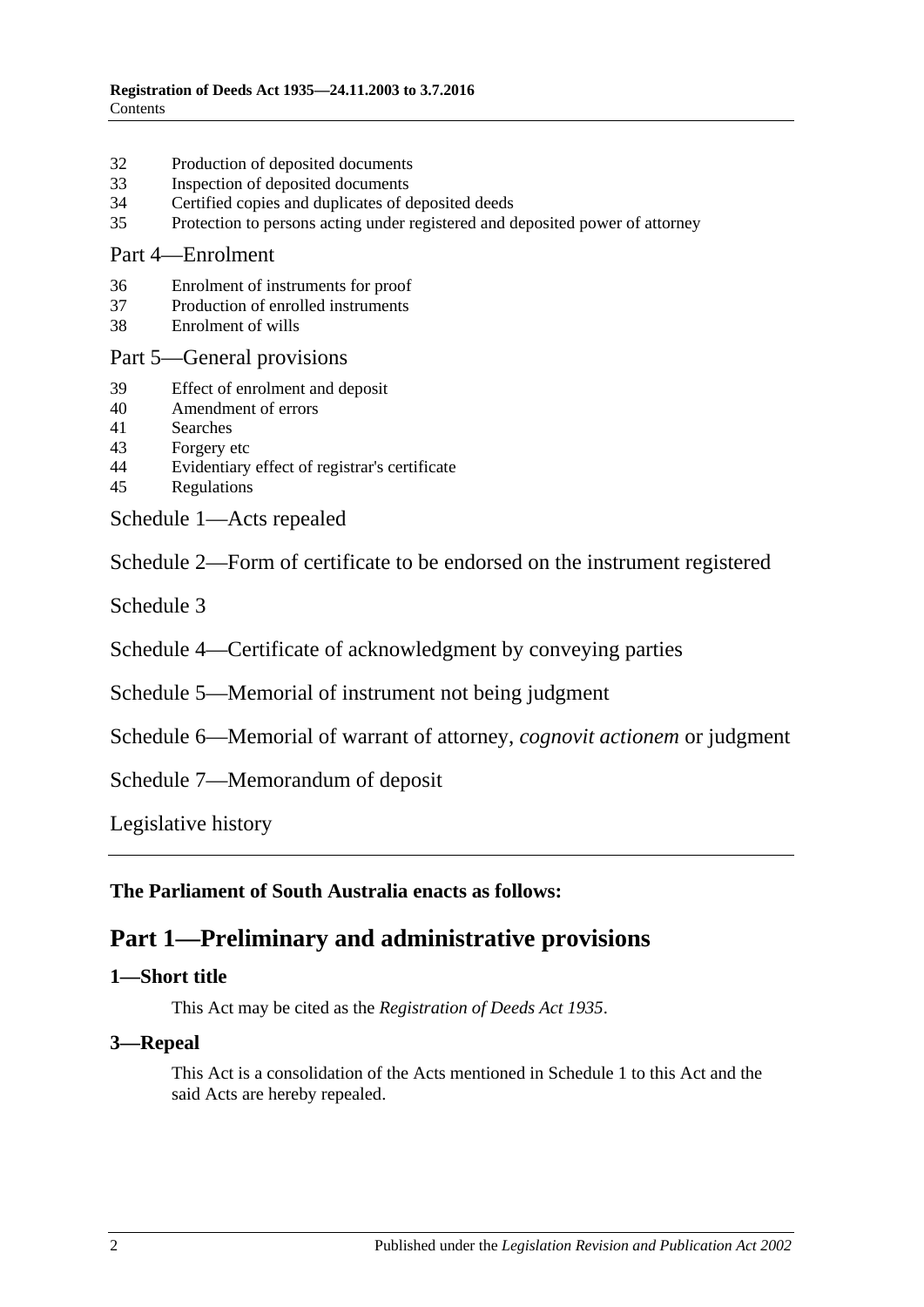#### <span id="page-2-0"></span>**4—Savings**

Notwithstanding such repeal the following provisions shall have effect:

- (a) Every instrument of any kind registered, deposited, or enrolled under any of the repealed Acts shall be deemed to have been registered, deposited, or enrolled under this Act, and this Act shall be deemed to have been in force when it was so registered, deposited, or enrolled:
- (b) Every person holding office as Registrar-General or a Deputy Registrar under the repealed Acts shall continue in office as such under this Act under the title of Registrar-General of Deeds or Deputy Registrar-General of Deeds respectively. Every reference in any Act to the Registrar-General or a Deputy Registrar holding office under any of the repealed Acts shall be deemed to be a reference to the Registrar-General of Deeds or a Deputy Registrar-General of Deeds, as the case may be:
- (c) All rules and regulations made under the repealed Acts and in force at the commencement of this Act shall remain in force as if they were regulations made under this Act, and as if this Act had been in force when they were made:
- (d) The public office at Adelaide established under the Acts repealed by this Act for the purpose of the registration, deposit, and enrolment of instruments shall continue to exist under the name of the General Registry Office:
- (e) All other acts, matters, and things commenced, done, made, or executed under the repealed Acts and pending or in force at the commencement of this Act shall continue and be completed or remain in force under this Act as if they had been commenced, done, made, or executed under this Act and this Act had been in force when they were so commenced, done, made, or executed.

#### <span id="page-2-1"></span>**5—Interpretation**

(1) In this Act, unless the context otherwise requires—

*duplicate original*, in relation to an instrument, means a copy of the instrument signed by the parties to the instrument;

*instrument* includes any deed, conveyance, contract in writing, will, probate, letters of administration with the will annexed, judgment, map, plan, or other document affecting, or which may affect, land in the State;

*registrar* means the Registrar-General of Deeds holding office under this Act and any Deputy Registrar-General of Deeds;

*registry office* means the public office for the registration of instruments, continued in existence by this Act under the name of the *General Registry Office*.

(2) This Act shall be construed subject to the provisions of the *[Real Property Act](http://www.legislation.sa.gov.au/index.aspx?action=legref&type=act&legtitle=Real%20Property%20Act%201886) 1886*.

#### <span id="page-2-2"></span>**6—Registrar-General and Deputy Registrars-General**

(1) The Governor may for the purposes of this Act appoint a Registrar-General of Deeds and such Deputy Registrars-General of Deeds as he deems necessary.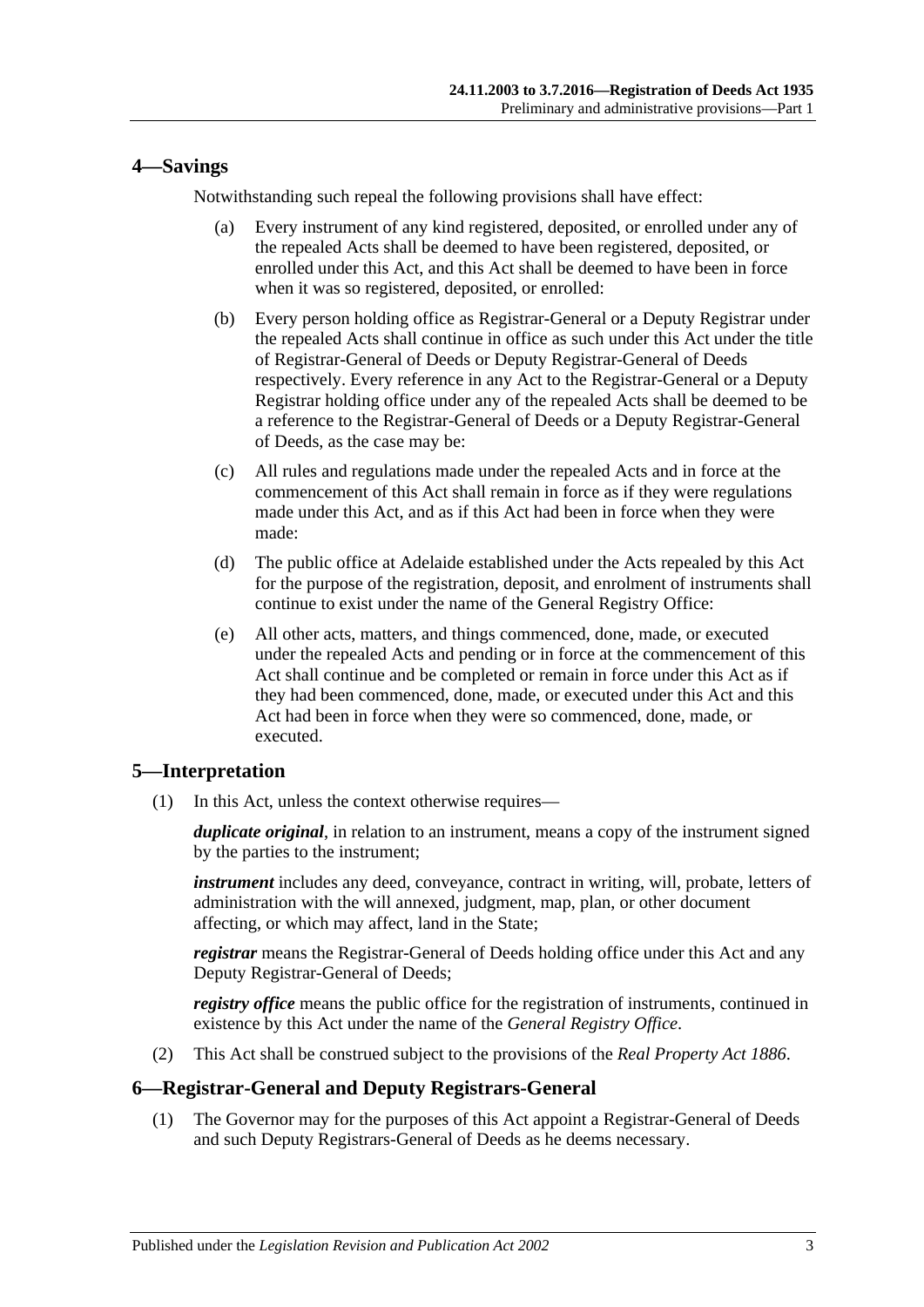- (2) The registrar shall have power to administer oaths and all other powers specified in this Act.
- (3) A deputy registrar may exercise any power conferred by this Act on the registrar.
- (4) Every reference in the other sections to this Act to the registrar shall be deemed to include a reference to every deputy registrar.

#### <span id="page-3-0"></span>**7—Validation of certain acts etc**

Any act, matter or thing, commenced, done, made or executed by any registrar or deputy registrar in the execution or purported execution of his powers or functions under this Act, shall for all purposes be deemed to be and always to have been as validly, effectually and lawfully commenced, done, made or executed as it would have been had that registrar or deputy registrar, before he entered upon the execution of his office, been sworn before a Judge of the Supreme Court under and in accordance with [section](#page-3-0) 7 of this Act as in force before the commencement of the *[Registration of](http://www.legislation.sa.gov.au/index.aspx?action=legref&type=act&legtitle=Registration%20of%20Deeds%20Act%20Amendment%20Act%201973)  [Deeds Act Amendment Act](http://www.legislation.sa.gov.au/index.aspx?action=legref&type=act&legtitle=Registration%20of%20Deeds%20Act%20Amendment%20Act%201973) 1973*.

#### <span id="page-3-1"></span>**8—Neglect of duty by registrar**

If the registrar wilfully neglects his duty in the execution of his office according to the provisions of this Act or wilfully commits or suffers to be committed any undue or fraudulent practice in the execution of his office, he shall pay treble damages with full costs of suit to every person injured thereby, to be recovered by action of debt in the Supreme Court.

## <span id="page-3-2"></span>**Part 2—Registration**

#### <span id="page-3-3"></span>**9—Application of this Part**

This Part does not apply to any instrument so far as that instrument relates to land which is subject to the *[Real Property Act](http://www.legislation.sa.gov.au/index.aspx?action=legref&type=act&legtitle=Real%20Property%20Act%201886) 1886*.

#### <span id="page-3-4"></span>**10—Instruments to be registered and the effect of registration**

- (1) Every deed, conveyance, or contract in writing, other than a lease for a term not exceeding three years, and every will and every judgment (other than a judgment or recognizance entered into in the name and on account of His Majesty) whereby land may be in any way affected in law or equity may be registered under this Act.
- (2) Every such deed, conveyance, contract, or judgment shall, if executed, made, or obtained after the first of March, 1842, be fraudulent and void at law and in equity against any subsequent registered purchaser, mortgagee, or party for or upon valuable consideration unless a memorial thereof is registered under this Act before the registration of the memorial of the deed or conveyance, contract, or judgment under which the subsequent purchaser, mortgagee, or party claims.
- (3) Every devise by will shall, if the testator died or dies after the first of March, 1842, be fraudulent and void against any subsequent registered purchaser or mortgagee for or upon valuable consideration and against any *bona fide* registered party having subsequent judgment unless a memorial of the will is registered in accordance with this Part.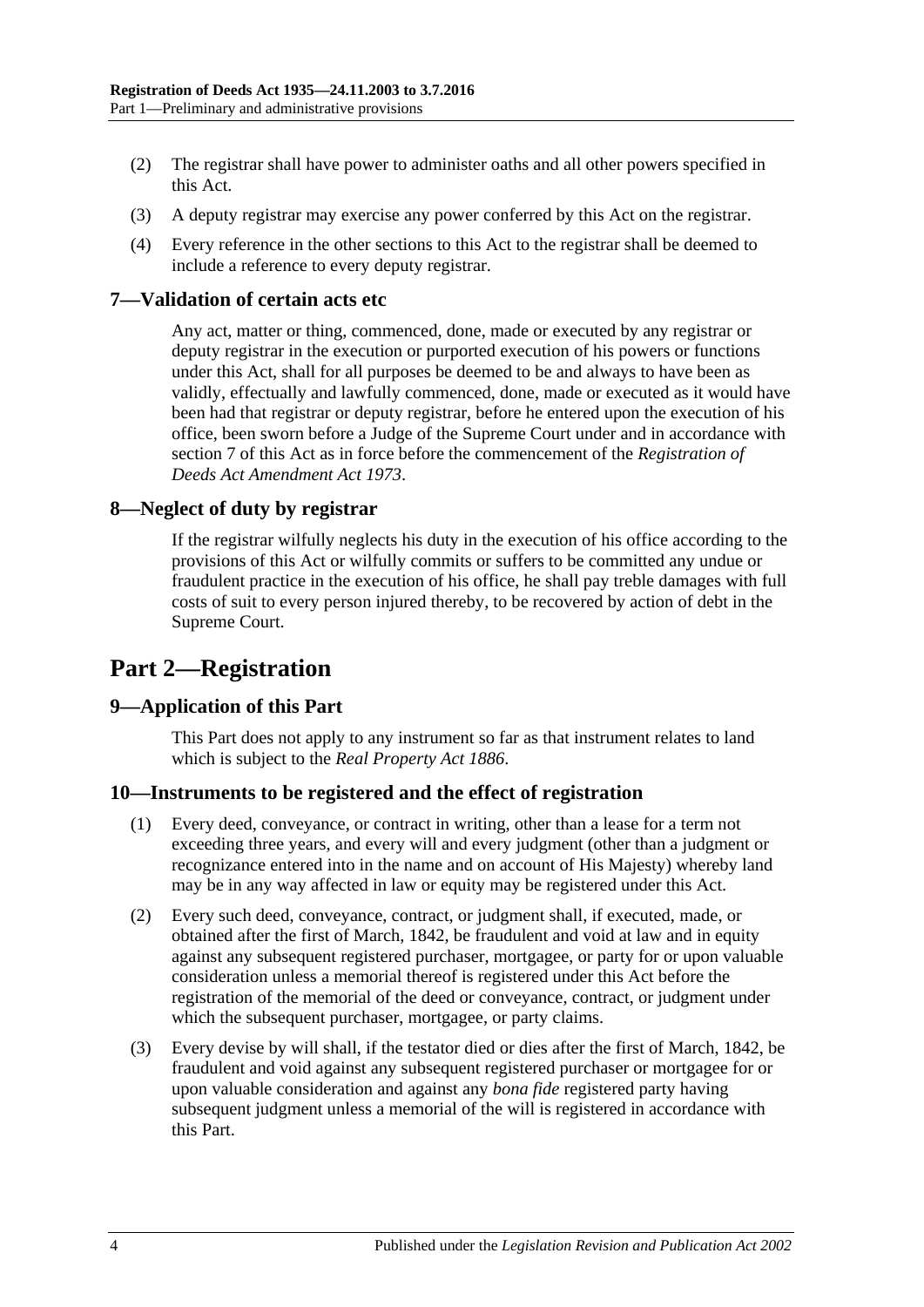(4) This section applies notwithstanding that before or at the time of the making of the subsequent deed, conveyance, or contract or of the entering or acknowledging of the subsequent judgment, the subsequent purchaser or mortgagee had notice of the prior deed, conveyance, contract, judgment, or devise.

### <span id="page-4-0"></span>**10A—Registration of memorandum of appointment of new trustees**

Any memorandum of appointment of new trustees under Part 5 of the *[Trustee](http://www.legislation.sa.gov.au/index.aspx?action=legref&type=act&legtitle=Trustee%20Act%201936)  Act [1936](http://www.legislation.sa.gov.au/index.aspx?action=legref&type=act&legtitle=Trustee%20Act%201936)* may be registered under this Act notwithstanding that the same relates to or affects only personal property and the provisions of [sections](#page-4-1) 11, [12,](#page-4-2) [13,](#page-4-3) [14,](#page-5-0) [15](#page-5-1) and [28](#page-8-3) of this Act so far as the same are applicable shall apply with respect to any such registration.

#### <span id="page-4-1"></span>**11—Mode of registration**

- (1) Registration of an instrument under this Part shall be effected by a memorial brought to the registry office, together with the instrument.
- (2) The registrar shall examine and compare the memorial with the instrument and if he finds the memorial correct shall endorse a certificate on the instrument that he has examined the memorial thereof and finds it correct.
- (3) The certificate may be in the form or to the effect of [Schedule 2](#page-13-1) to this Act, and shall mention the day and hour when the memorial was received by the registrar which shall be deemed to be the time of registration.
- (4) When registering a will it shall be sufficient to produce in lieu of the will the probate of the will or letters of administration with the will annexed or any exemplification of the probate or letters of administration.
- (5) A land grant shall be deemed to be duly registered under this Part if a duplicate thereof is deposited under [Part 3](#page-9-2) of this Act.

### <span id="page-4-2"></span>**12—Proof or acknowledgment of execution**

- (1) If an attesting witness to the execution of any instrument permitted or required by this Act to be registered attends before the registrar or any other person authorised under this Act for the purpose, and by his oath or solemn affirmation proves the due execution of the instrument, or if the granting, conveying, or contracting party to any such instrument attends before the registrar or other authorised person and acknowledges his execution thereof, the registrar or the authorised person shall endorse on the instrument a certificate of such proof being given or acknowledgment being made.
- (2) The certificate may be in such of the forms in [Schedules 3](#page-13-2) and [4](#page-14-0) as is applicable.

#### <span id="page-4-3"></span>**13—Persons entitled to attest and take acknowledgments**

- (1) The execution of any instrument executed within the United Kingdom may be proved or acknowledged before the mayor or chief officer of any corporate town or before a judge of any of the superior courts of record thereof.
- (2) The execution of any instrument executed in any other part of the British Empire out of the State may be proved or acknowledged before a judge of any superior court of record within that part.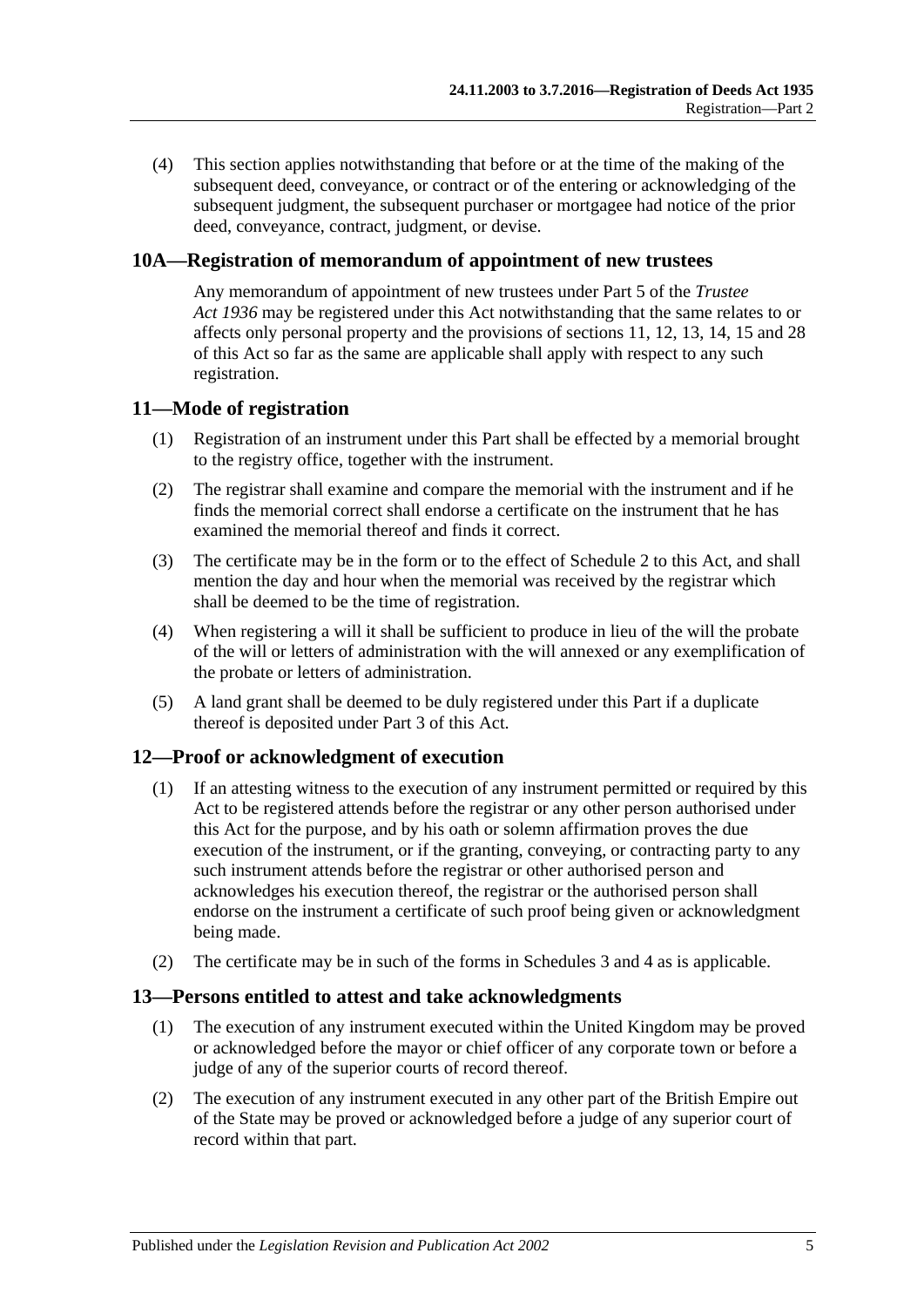- (3) The execution of any instrument executed within the State, either at a greater distance than 30 kilometres from the registry office or by persons or in the presence of witnesses who are unable from sickness or any other infirmity to attend at the registry office, may be proved or acknowledged before any commissioner appointed under this section.
- (4) A certificate on an instrument of the proof or acknowledgment or the due execution thereof signed by such mayor, chief officer, judge, or commissioner, shall have the same effect to all intents and purposes as the certificate of the registrar.
- (5) For the purpose aforesaid the Governor may appoint by instrument under his hand and seal as many commissioners as he thinks necessary to administer oaths to witnesses and take acknowledgments of parties under this Act.
- (6) The execution of instruments to be registered under this Act may also be proved or acknowledged in accordance with the *[Evidence Act](http://www.legislation.sa.gov.au/index.aspx?action=legref&type=act&legtitle=Evidence%20Act%201929) 1929*.

#### <span id="page-5-0"></span>**14—Contents of memorials**

- (1) The memorial of every instrument not being a judgment shall—
	- (a) be as nearly as may be in the form of [Schedule 5](#page-14-1) to this Act; and
	- (b) contain the date of the instrument and the names, addresses, and occupations of all the parties thereto, or if the instrument be a will, the name of the devisor and devisees, and the names of all the witnesses to such instrument; and
	- (c) mention the nature of the instrument, and the lands (if any) contained in the instrument and the names of all the districts or places within the State where any of such lands are situated, in such manner as they are mentioned in the instrument, or to the same effect.
- (2) The registrar shall duly file all memorials in order of time in which they are brought to him; and every memorial shall be numbered, and the day of the month and year, and the hour or time of the day when it is registered shall be entered in the margin of the memorial.

#### <span id="page-5-1"></span>**15—Inaccurate memorials**

If the registrar finds any inaccuracy in a memorial brought to him to be registered which he deems to be material, he may refuse to certify the memorial as correct; but he shall notwithstanding, if the party requiring the memorial to be registered so requests, file the memorial and do all matters required to be done by him relating thereto in the same manner as with respect to other memorials except certifying that it is correct; and the registration of the memorial shall have such effect only as the Supreme Court determines in any proceedings relevant thereto.

#### <span id="page-5-2"></span>**16—Registration of two or more writings affecting same land**

If there are more instruments than one for making and perfecting any conveyance or security affecting the same land, it shall be a sufficient memorial and registration thereof if all the land and the districts or places wherein it lies are named or mentioned once only in the memorial of any one of those instruments, and a reference is made in the other memorials to the registered memorial that contains or expresses the parcels with directions how to find the registration of the same.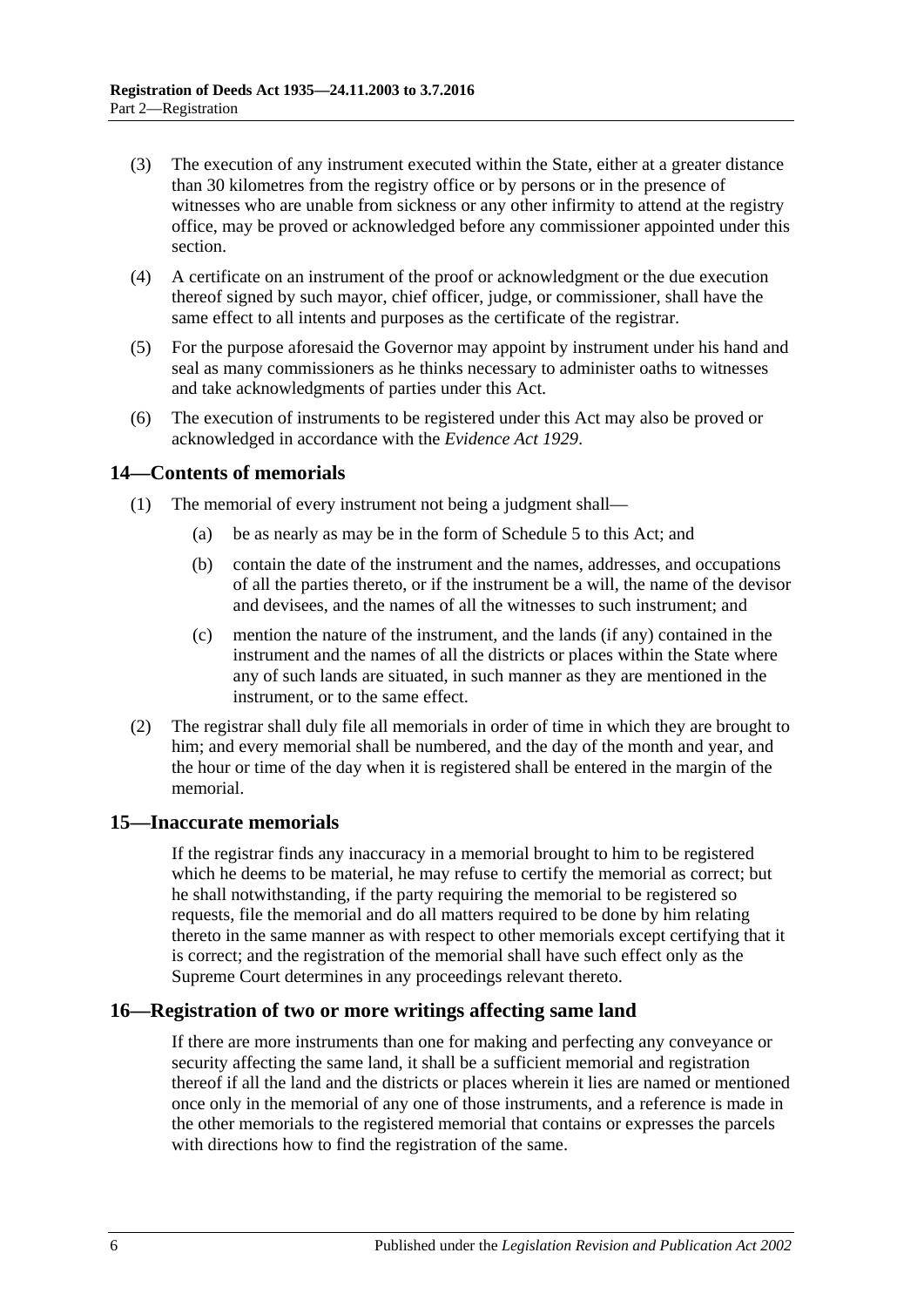#### <span id="page-6-0"></span>**17—Time for registering instruments executed outside the State**

Any deed, conveyance, or contract affecting land in South Australia but executed outside South Australia shall be deemed to have been registered on the day of the date thereof and shall have effect under this Part accordingly, if it is registered within the following period:

- (a) in the case of an instrument executed in a State of the Commonwealth outside South Australia—three months from the date of the instrument;
- (b) in the case of an instrument executed outside any State of the Commonwealth—twelve months from the date of the instrument:

Provided that this section shall not alter the effect of the registration of any such instrument after the said period.

#### <span id="page-6-1"></span>**18—Time for registering wills**

A will registered within six months after the death of a devisor dying within the State or within two years after the death of a devisor dying outside the State shall be as valid and effectual against subsequent purchasers, assurances, or judgments as if it had been registered immediately after the death of the devisor.

#### <span id="page-6-2"></span>**19—Time for registering wills where party disabled**

If the devisee or person interested in the land devised by a will, is by reason of the contesting of the will or other inevitable difficulty without his wilful neglect or default disabled from registering it within the time prescribed by this Act, and a memorial is entered in the registry office stating such contest or impediment, within six months after the death of the devisor, if he died within the State, or within two years after the death of the devisor if he died outside the State, the registration of the will within six months next after his attainment of such will or probate thereof or removal of the impediment whereby he is disabled from registering it shall be a sufficient registration within the meaning of this Act.

#### <span id="page-6-3"></span>**20—Time for registering wills in case of concealment or suppression**

Where any will or devise is concealed or suppressed no purchaser for valuable consideration shall be defeated or disturbed in his or their purchase or of his or their debts by any title made or devised by such will unless the will is actually registered within three years after the death of the devisor.

#### <span id="page-6-4"></span>**21—Registration of judgments**

- (1) Every memorial of a judgment to be registered shall be in writing and shall contain the name of the plaintiff and the name, address, and occupation of the defendant, the sum thereby recovered, and time of the signing thereof, and shall be signed by the proper officer of the court where the judgment was entered or his deputy.
- (2) Such signature shall be a sufficient warrant to the registrar to register the memorial and give the certificate mentioned in the next section.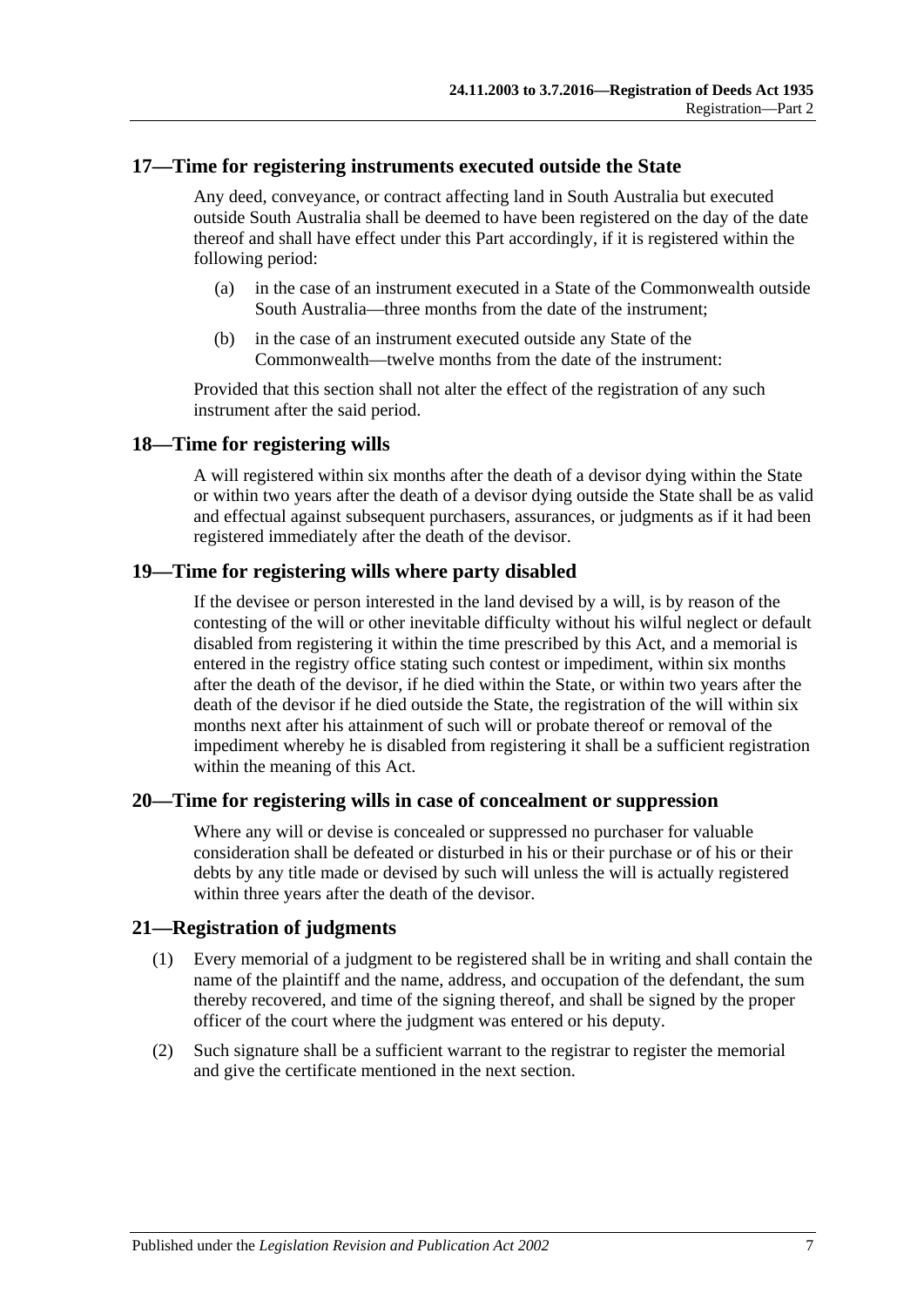### <span id="page-7-0"></span>**22—Certificate of judgment**

The registrar shall (if required) give a certificate in writing under his hand of the memorial of any judgment brought to him to be registered; and in such memorial and also in such certificate shall mention the day and hour when the memorial was registered; and such certificate shall mention the number and reference of the memorial.

### <span id="page-7-1"></span>**23—Discharge of mortgages and judgments**

If—

- (a) a certificate is brought to the registrar signed by the mortgagee under any registered mortgage or by his executors, administrators, or assigns or by the plaintiff named in any registered judgment, his executors, administrators, or assigns or by his attorney, or by the creditor mentioned in any registered warrant of attorney, or *cognovit actionem*, or his executors, administrators, or assigns or his attorney, and in every case attested by two witnesses, whereby it appears that all moneys due upon the mortgage, judgment, warrant of attorney, or *cognovit actionem* have been paid or satisfied; and
- (b) one of the witnesses upon his oath or solemn affirmation before the registrar (who is hereby empowered to administer such oath or affirmation) proves such moneys to be satisfied or paid accordingly, and the signature of the certificate in the presence of both of the witnesses, or the mortgagee, plaintiff, or creditor, or his executors, administrators, or assigns attends before the registrar and (his identity being known to or proved upon oath or affirmation to the satisfaction of the registrar) acknowledges such moneys to be satisfied or paid and such certificate to be signed by him,

the registrar shall make an entry in the margin of the memorial of such mortgage, judgments, warrant of attorney, or *cognovit actionem* that it is satisfied according to such certificate, and in the entry shall refer to the certificate and shall afterwards number and file the certificate as a memorial in due order of time to remain upon record in the registry office.

#### <span id="page-7-2"></span>**24—Particulars of certificates**

- (1) Every such certificate shall contain the following particulars:
	- (a) In case of a judgment the names, addresses, and occupations of the plaintiff and defendant, the time of the entering up or signing thereof, the sum thereby recovered and the date or dates of payment or other satisfaction of the amount *bona fide* due thereon; and
	- (b) In case of a mortgage the names, addresses, and occupations of the original parties, the date of the instrument, the sum thereby secured, and the time or times of payment or other satisfaction thereof.
- (2) On the back of the verified certificate the registrar shall immediately endorse the date when it was received by him and the name and place of abode of the person proving it.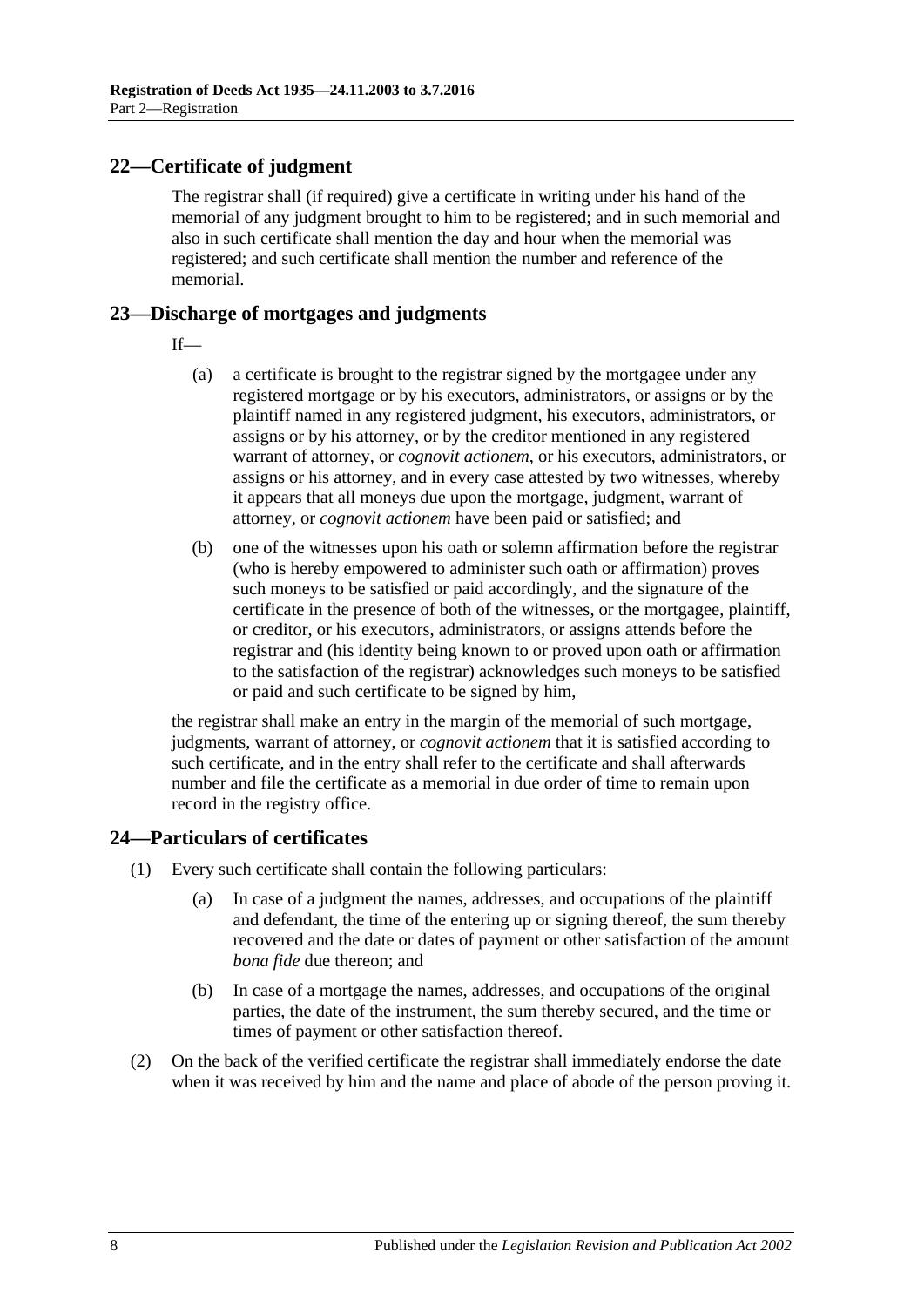### <span id="page-8-0"></span>**25—Effect of certificate of discharge**

- (1) The entry, on the memorial of a mortgage, that that mortgage is satisfied, shall be sufficient evidence that the estate of the mortgagee in the land comprised in the mortgage is vested in the person entitled to the equity of redemption thereof, as from the day of the date of such entry, freed and discharged from the mortgage, and from the sum of money thereby secured: Provided that it shall nevertheless be lawful to impeach such entry by showing that the certificate to which the same refers has been obtained by fraud.
- (2) The entry on the memorial of a warrant of attorney or *cognovit actionem* of the satisfaction of the amount due thereunder shall be accepted in all courts as sufficient evidence of the payment of the sum mentioned in the entry.

#### <span id="page-8-1"></span>**26—Provisions as to keeping memorials**

- (1) All memorials shall be bound up in the form of a book or books, or otherwise sufficiently secured in such manner and in such numbers as the registrar thinks fit, but in all cases according to the order of the numbers marked on the memorials.
- (2) Every memorial shall be written on heavy quality hand made paper, as directed by regulations made under this Act, which paper shall be 540 millimetres long and 420 millimetres wide and shall have a margin of not less than 100 millimetres.
- (3) No memorial shall be written upon (except as to any oath, certificate, or endorsement appointed by this Act) on more than one side thereof or nearer to the edge than 20 millimetres in any part, and no memorial written otherwise than in accordance with the preceding directions or having thereon any erasure or interlineation shall be received by the registrar into his office.
- (4) Nothing in this section shall prevent a memorial from extending over more than one piece of parchment, vellum, or paper.
- (5) The directions in this section with respect to the dimensions of memorials may be altered by any regulation made under this Act.

#### <span id="page-8-2"></span>**27—Index of memorials**

- (1) The registrar shall keep an index of all memorials, in which there shall be inserted, as regards wills the names of the devisors and devisees, and as regards other instruments the names of the parties thereto and an accurate reference to the appropriate number of the memorial to which each entry relates.
- (2) Where the name of any party to an instrument is distinguished in the memorial thereof as a bare trustee only and not otherwise interested the words "trustee only" shall in the index relating to that memorial be written opposite to that party's name.
- (3) In the index there shall be inserted the number and description of the section of land or town acre affected in part or whole by the instrument to which each memorial relates.

#### <span id="page-8-3"></span>**28—Proof of lost instrument by memorial**

If any instrument is lost or destroyed by fire or accident the production of an office copy of the memorial thereof under the hand of the registrar shall on proof of the loss or destruction be accepted by the court wherein the copy is produced as evidence that such instrument contained the matters mentioned in the memorial and all covenants and provisos necessarily implied in an instrument of the like description.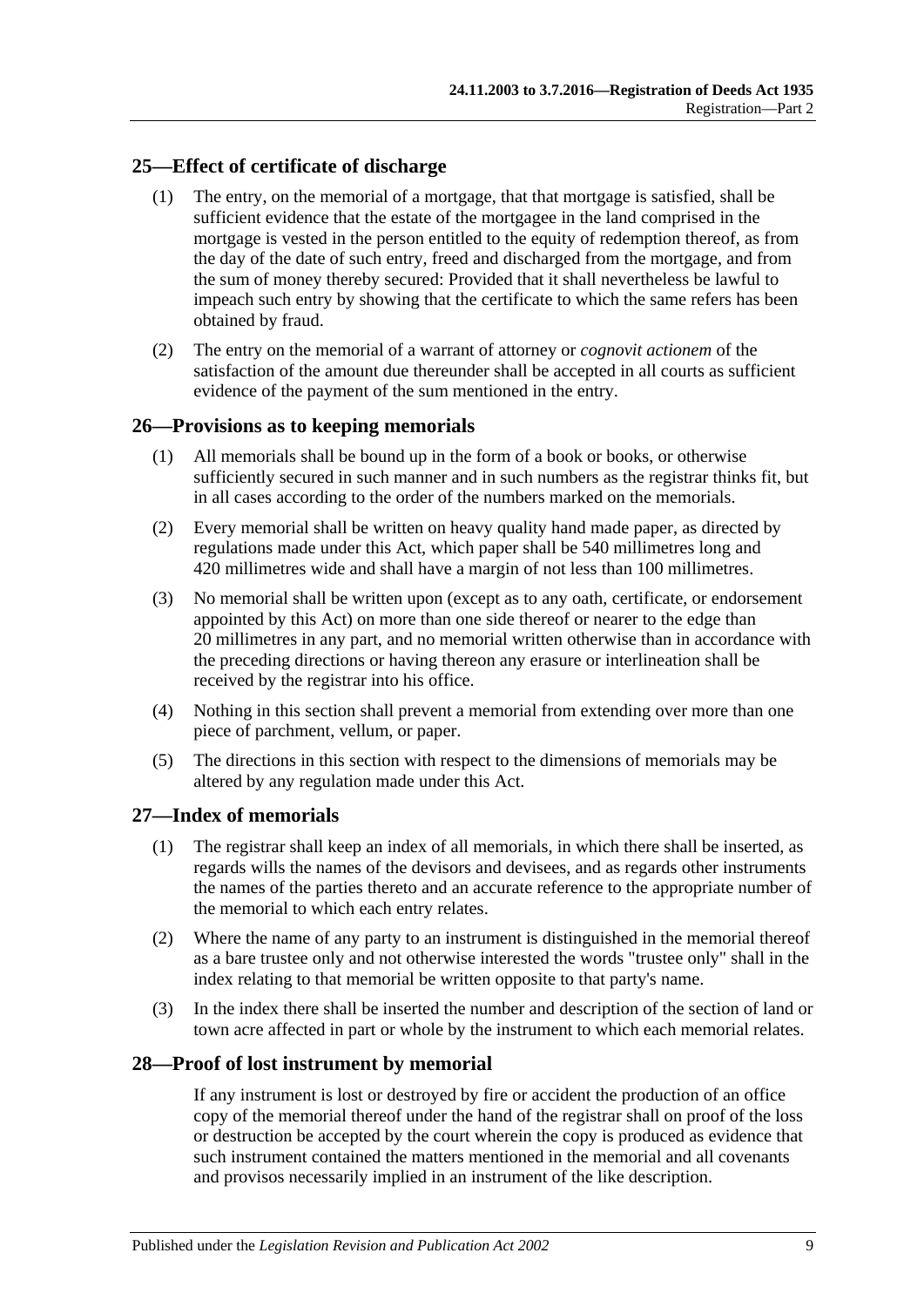#### <span id="page-9-0"></span>**29—Registration of warrants of attorney**

- (1) No judgment entered on a warrant of attorney or *cognovit actionem* shall be available against any assignee or creditor having a subsequent judgment against the party giving such warrant of attorney or *cognovit actionem* unless the warrant of attorney or *cognovit actionem* or the judgment thereon is registered or execution thereof is actually executed within fourteen days after it was given.
- (2) For the purposes of such registration a memorial shall be brought to the registry office containing the particulars indicated in [Schedule 6](#page-16-0) and signed by one of the parties to such security.

#### <span id="page-9-1"></span>**30—Registration not to affect construction of instrument**

Except as provided in this Act nothing in this Act shall give any greater effect or other construction to any instrument registered in pursuance of this Act than would have been given to it if this Act had not been passed.

## <span id="page-9-2"></span>**Part 3—Deposit**

#### <span id="page-9-3"></span>**31—Deposit of documents affecting land**

- (1) Any person may deposit in the registry office and the registrar shall receive, for safe and perpetual custody and reference, any original or duplicate original deed, agreement, writing, assurance, map, or plan which relates to or affects or may affect land within the State or by which any legal or equitable title to such land may be manifested.
- (2) The registrar shall immediately after the receipt of any such instrument number it with a distinguishing number and the year in which it is deposited, as, for example, "No. 1 of 1935", and shall give to the person depositing the instrument a memorandum of deposit in writing signed by the registrar, and in the form in [Schedule 7.](#page-16-1)
- (3) The registrar shall carefully and securely keep every instrument deposited under this section in the registry office placed in numerical progressive order according to the year in which it was received.
- (4) The registrar shall produce, at the registry office, any instrument deposited under this section to any person requiring such production, and allow him to inspect such instrument.
- (5) The registrar shall, when required, give to any person an attested or unattested copy of or extract from any instrument deposited under this section.
- (6) Nothing in this Act shall interfere with or prevent the registrar or any special agent of the registrar from producing in any court any instrument deposited under this section, when required by law to do so.

#### <span id="page-9-4"></span>**32—Production of deposited documents**

It shall not be necessary for any person deriving or manifesting title under or by virtue of any instrument deposited under this Part, to furnish any attested or other copy thereof to any purchaser, mortgagee, or other person whomsoever, nor to enter into any covenant to produce such instrument for any purpose whatsoever.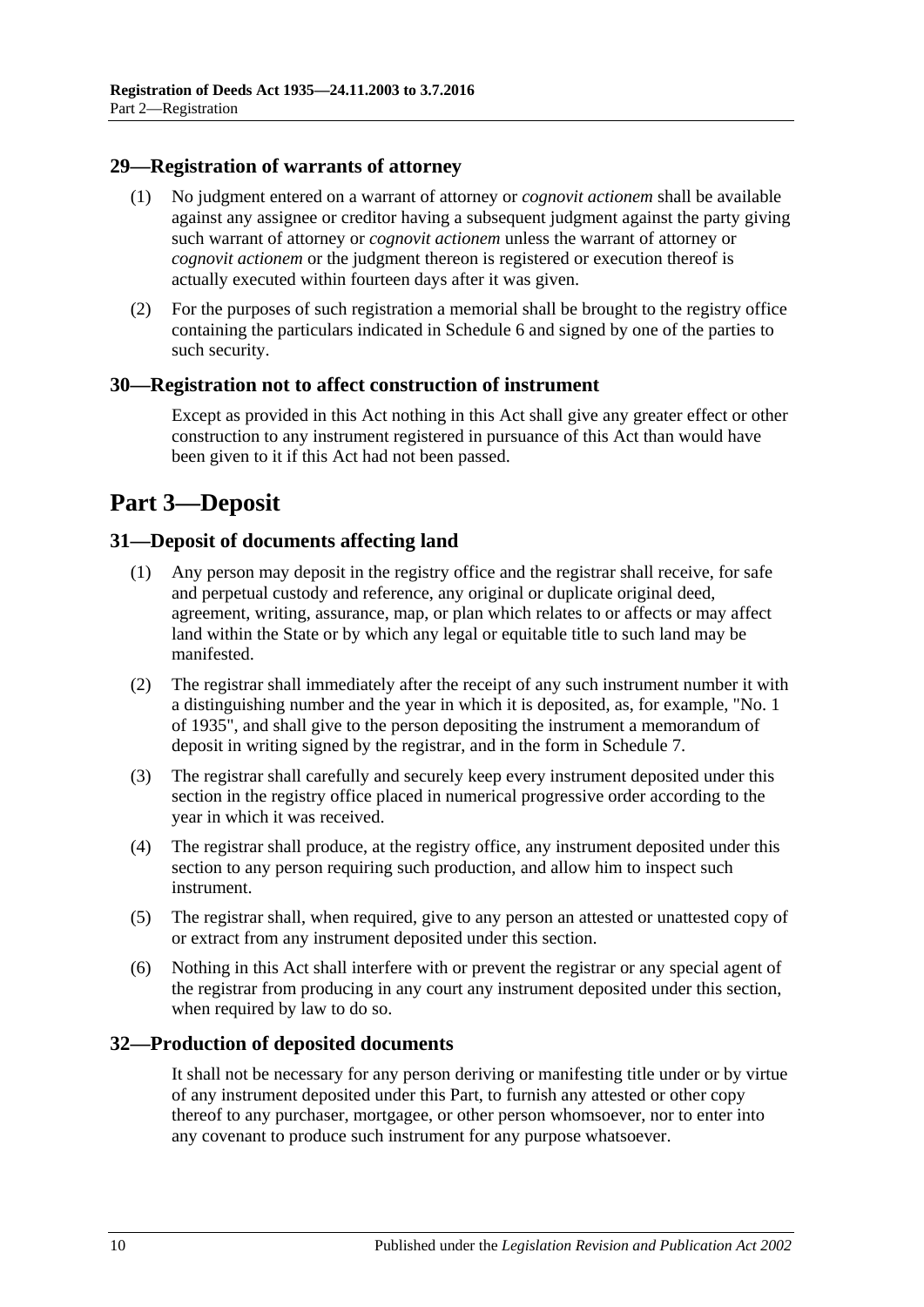### <span id="page-10-0"></span>**33—Inspection of deposited documents**

Any person desirous of manifesting his title to any land in relation to which any instrument has been deposited, may, but at his expense, require the person to whom or for whose satisfaction the title is to be manifested, or the solicitor or counsel of that person, to attend at the registry office, and there inspect any such instrument in verification of such title, or the abstract thereof.

### <span id="page-10-1"></span>**34—Certified copies and duplicates of deposited deeds**

- (1) Any person may bring or send to the registry office any duplicate original instrument or any copy or copies of any instrument which has been deposited in the registry office, in order that it may be compared with the deposited originals.
- (2) Thereupon the registrar shall compare the instrument so brought or sent; and in case of variance, the instrument shall be corrected, so that it may be a true copy of the deposited original thereof in all respects, and the registrar shall, in every such case, write on the instrument and sign a certificate stating that such instrument is a true and correct copy of the original thereof deposited, and if the duplicate original or copy is written on more than one sheet of parchment or of paper, the registrar shall sign each sheet with his name prescribing the word "correct".
- (3) Every instrument so certified shall, in all cases, be evidence that another part or the original instrument has been deposited in the registry office, and contains the number and year of deposit specified in the instrument certified.

### <span id="page-10-2"></span>**35—Protection to persons acting under registered and deposited power of attorney**

- (1) Where any power of attorney has been registered under [Part 2](#page-3-2) of this Act, and also deposited under this Part, no act done in the execution of the power thereby given shall be invalid by reason only of the revocation of that power by the death of the donor thereof or otherwise, unless notice of such revocation has been given to the satisfaction of the registrar, and a memorandum of the notice has been entered by him in the memorial of such power of attorney.
- (2) The registrar is hereby required to receive such notice and to enter a memorandum of it in the margin of the index of the registration of the power of attorney to which the same refers.

## <span id="page-10-3"></span>**Part 4—Enrolment**

#### <span id="page-10-4"></span>**36—Enrolment of instruments for proof**

- (1) Any instrument registered under this Act may be enrolled in the manner prescribed by this section.
- (2) The party desiring to enrol any instrument shall produce at the registry office the original instrument with a full and correct copy thereof.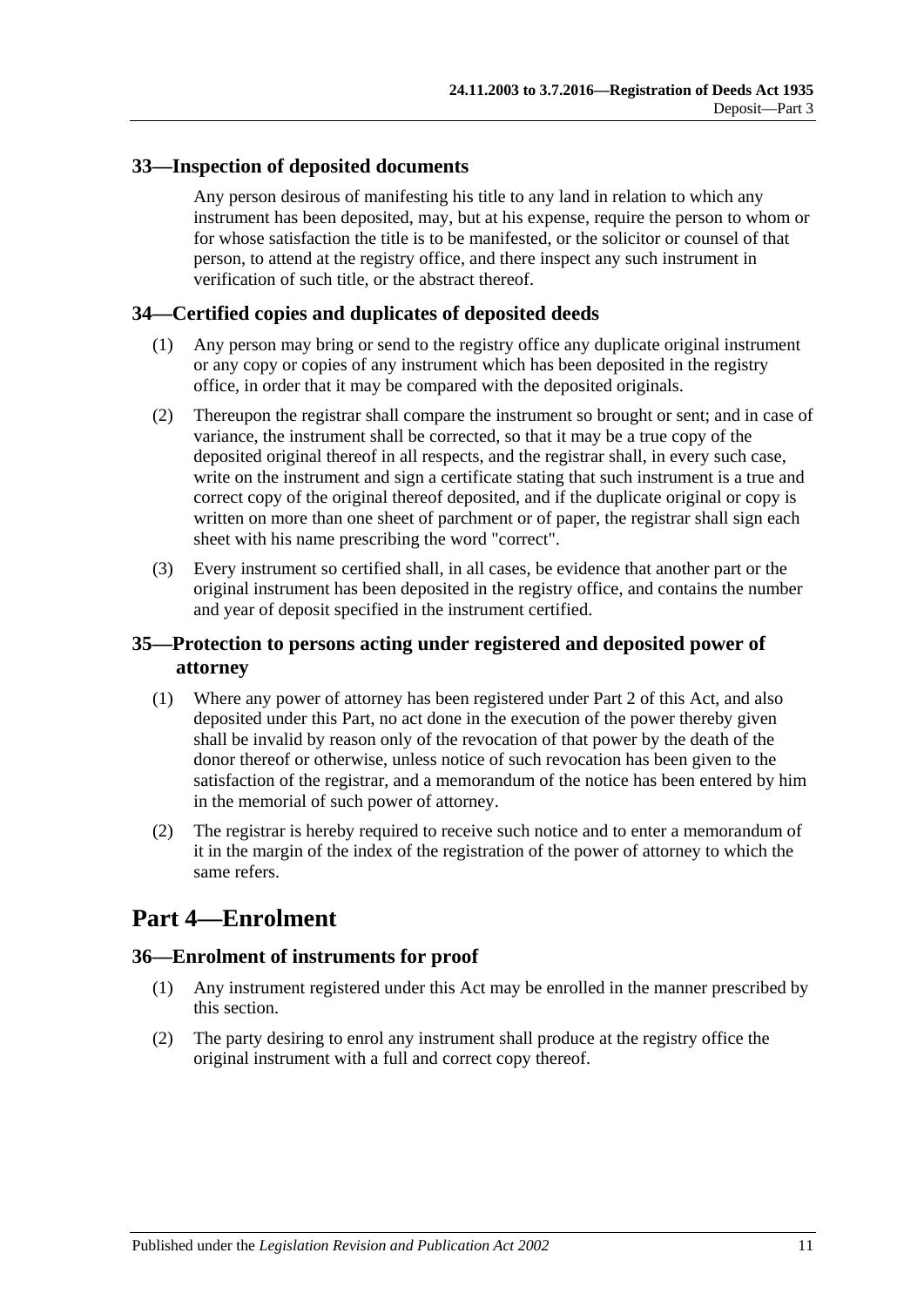- (3) If the due execution of the instrument is proved to the satisfaction of the registrar by an attesting witness, or is acknowledged before the registrar by the granting, conveying, or contracting parties, the registrar shall examine and compare the copy with the original instrument; and if he finds the copy correct shall endorse on the instrument and the copy a certificate of enrolment specifying—
	- (a) the time when the copy was delivered to be enrolled;
	- (b) the name and place of abode of the person proving or acknowledging the execution of the instrument,

and shall sign those certificates.

- (4) The registrar shall thereupon cause the copy to be enrolled in his office and bound up in the form of a book or otherwise filed and sufficiently secured in such manner and in such numbers as is directed by regulations made under this Act.
- (5) The registrar shall mark the reference number and the time of enrolment on the margin of the memorial of the instrument enrolled.
- (6) Every copy enrolled under this section shall be on parchment or paper of such quality and such dimensions as is directed by regulations made under this Act.
- (7) The enrolment of a land grant executed on behalf of the Crown shall be valid although there is no proof by an attesting witness, or acknowledgment by the granting party, of the execution of that land grant.

#### <span id="page-11-0"></span>**37—Production of enrolled instruments**

When any copy of any original instrument is enrolled under this Act it shall not be necessary upon the sale or other disposition of any part of the property therein named for any party to enter into any covenant for the production of the original instrument or to furnish any attested or other copy thereof.

#### <span id="page-11-1"></span>**38—Enrolment of wills**

A will shall be deemed to be duly enrolled if the probate of the will or letters of administration with the will annexed or any exemplification of such probate or letters is produced for enrolment and a copy thereof is duly enrolled under this Part.

## <span id="page-11-2"></span>**Part 5—General provisions**

#### <span id="page-11-3"></span>**39—Effect of enrolment and deposit**

Whenever any person has entered into a covenant for the production of any instrument, and such instrument has been enrolled or deposited, such subsequent enrolment or deposit shall release the person so having covenanted as aforesaid from all liability to produce the instrument so enrolled or deposited.

#### <span id="page-11-4"></span>**40—Amendment of errors**

- (1) If the registrar is satisfied that a description of land contained in an instrument deposited or enrolled under this Act is erroneous or inadequate, the registrar may amend the instrument to correct the error or inadequacy.
- (2) If the registrar amends an instrument under this section, a note of the amendment, and of the date on which it was made, will be made on the instrument.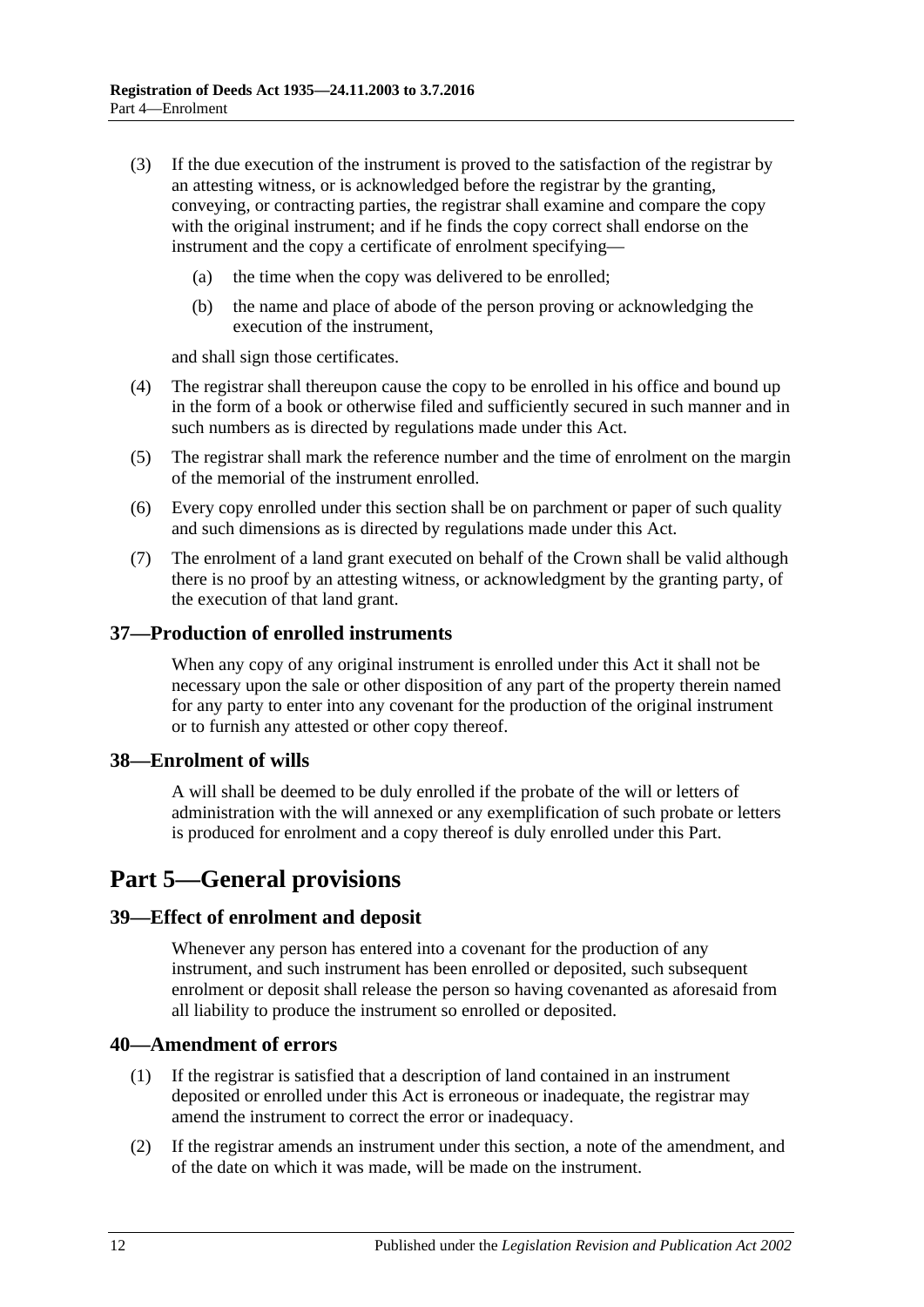(3) A reference in this section to a description of land extends to a delineation of land by map or plan.

### <span id="page-12-0"></span>**41—Searches**

The registrar shall, at such hours as may by regulations in that behalf be prescribed, make and permit to be made searches in the registry office and give such office copies and certificates as may be necessary.

### <span id="page-12-1"></span>**43—Forgery etc**

- (1) If any person forges, counterfeits, erases, alters, or defaces any memorial, certificate, or instrument deposited or enrolled under this Act with intent to injure or defraud any other person, he shall be guilty of an offence, and be sentenced to be imprisoned for any period not exceeding four years.
- (2) If any person at any time wilfully makes a false oath or affirmation before the registrar or before any commissioner or other person appointed under this Act in any of the cases herein mentioned he shall be guilty of perjury, and be liable to be imprisoned for any term not exceeding three years.

### <span id="page-12-5"></span><span id="page-12-2"></span>**44—Evidentiary effect of registrar's certificate**

- (1) Subject to [subsection](#page-12-4) (2)—
	- (a) the mere production of a certificate on any instrument required to be registered under this Act shall, if the certificate appears to be signed by the registrar and certifies the proof of the due execution of the instrument, be conclusive evidence in every court of the due execution of the instrument;
	- (b) the mere production of a certificate on any memorial of any such instrument shall, if the certificate appears to be signed by the registrar and certifies the correctness of any matters which are specified in such memorial and are required by this Act to be so specified, be conclusive evidence of the correctness of the memorial of that instrument;
	- (c) when an instrument has been enrolled under this Act an office copy certified by the registrar to be a true copy examined with the enrolled copy shall be in all courts sufficient evidence of that instrument and of matters endorsed thereon.
- <span id="page-12-4"></span>(2) When any instrument, memorial, or office copy is produced under [subsection](#page-12-5) (1) of this section the party against whom it is produced may give notice by his pleading or otherwise to the satisfaction of the court that he intends to dispute the execution of the instrument or the truth of the memorial, copy, or certificate on the ground of fraud, forgery, or other cause of a like nature, for example, insanity, imbecility, or duress of the person whose execution of or signature to a document is disputed; and the onus of proving such fraud, forgery, or other cause shall in the first instance lie on the party giving the notice.

#### <span id="page-12-6"></span><span id="page-12-3"></span>**45—Regulations**

- (1) The Governor may make such regulations as are contemplated by this Act, or as are necessary or expedient for the purposes of this Act.
- (2) Without limiting the generality of [subsection](#page-12-6) (1), fees (including differential fees varying according to factors stated in the regulation) may be prescribed by regulation.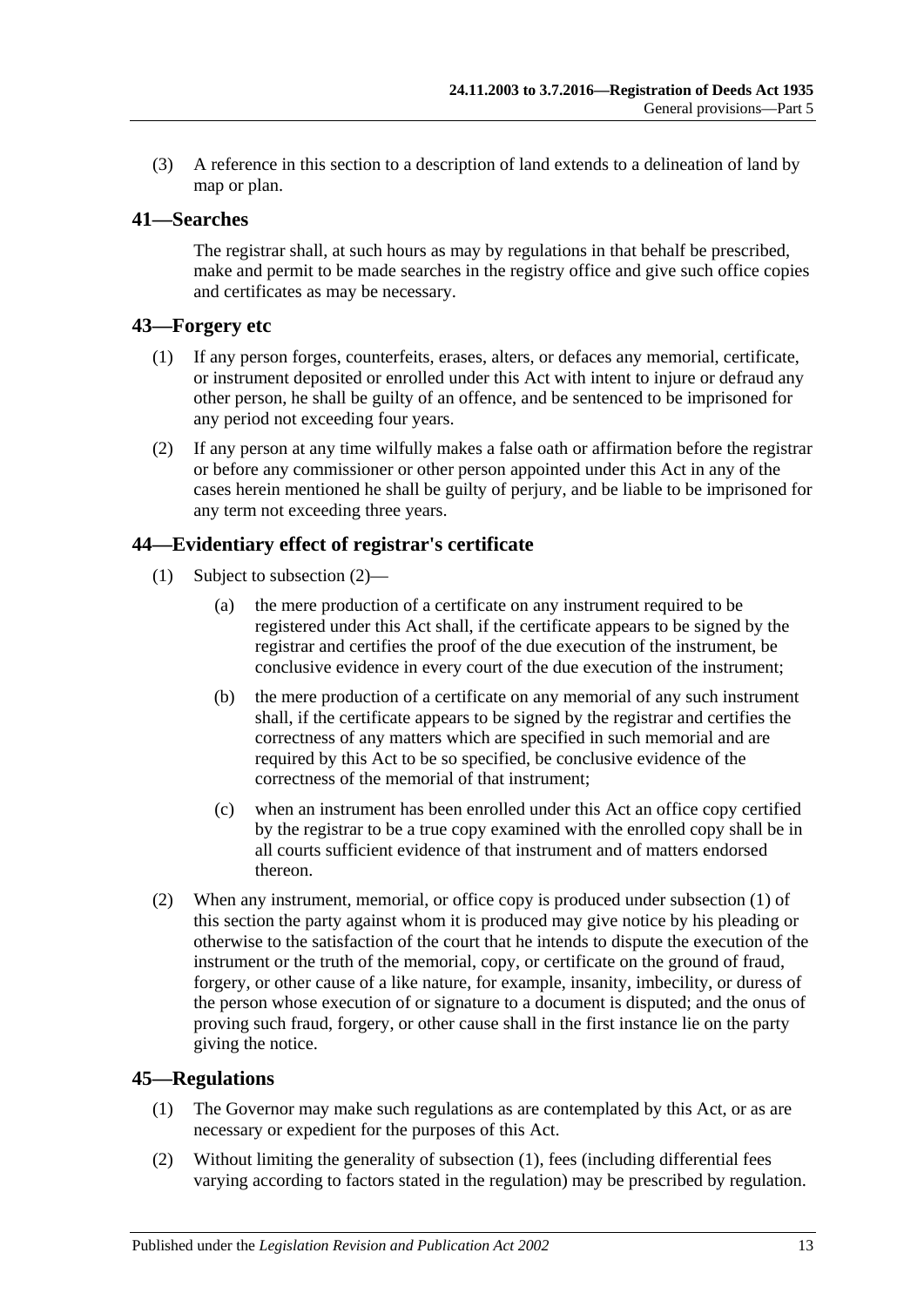## <span id="page-13-0"></span>**Schedule 1—Acts repealed**

| No and year of Act | Title of Act                                                                                                                                                                                                     |
|--------------------|------------------------------------------------------------------------------------------------------------------------------------------------------------------------------------------------------------------|
| No. 8 of 1841-2    | An Act to provide for the Registration of Deeds, Wills, Judgments, Conveyances,<br>and other Instruments.                                                                                                        |
| No. 12 of 1842-3   | An Act to amend an Act for the Registration of Deeds, Wills, Judgments,<br>Conveyances and other instruments.                                                                                                    |
| No. 19 of 1852     | An Act to amend an Act to provide for the Registration of Deeds, Wills,<br>Conveyances, and other Instruments.                                                                                                   |
| No. 22 of 1853     | An Act to provide for the deposit of Deeds, Agreements, Writings, and<br>Assurances, Maps, and Plans, relating to Hereditaments in the Province of South<br>Australia, and for other purposes therein mentioned. |
| No. 19 of 1854     | An Act to amend the Law relating to Registration, Enrolment, and Deposit of<br>Wills, and other Deeds and Instruments.                                                                                           |
| No. 23 of 1855-6   | An Act to amend the Law relating to the Registration of Land Grants, and to<br>provide for the prepayment of Registration Fees chargeable thereon.                                                               |
| No. 15 of 1858     | An Act to establish the validity of certain Registrations under the Act No. 23 of<br>1855-6.                                                                                                                     |
| No. 2 of 1865      | An Act to repeal "The Registration and Deposit of Assurances Acts", and for other<br>purposes.                                                                                                                   |
| No. 1336 of 1918   | Registration of Deeds Act Amendment Act 1918.                                                                                                                                                                    |

## <span id="page-13-1"></span>**Schedule 2—Form of certificate to be endorsed on the instrument registered**

Received into the General Registry Office for the State of South Australia this day of at o'clock in the a memorial of the within instrument which memorial has been examined by me and found to be correct and is registered [*here state the reference*].

AB Registrar-General of Deeds

**Note—**

If the registrar thinks the memorial incorrect the part that states it to be correct must be omitted.

## <span id="page-13-2"></span>**Schedule 3**

I certify that of did this day of make oath before me that he was present with whose name appears on this deed as an attesting witness thereof and did see within mentioned sign seal and deliver the same in the presence of the said and of him the said .

#### Signed

AB Registrar-General of Deeds or CD Commissioner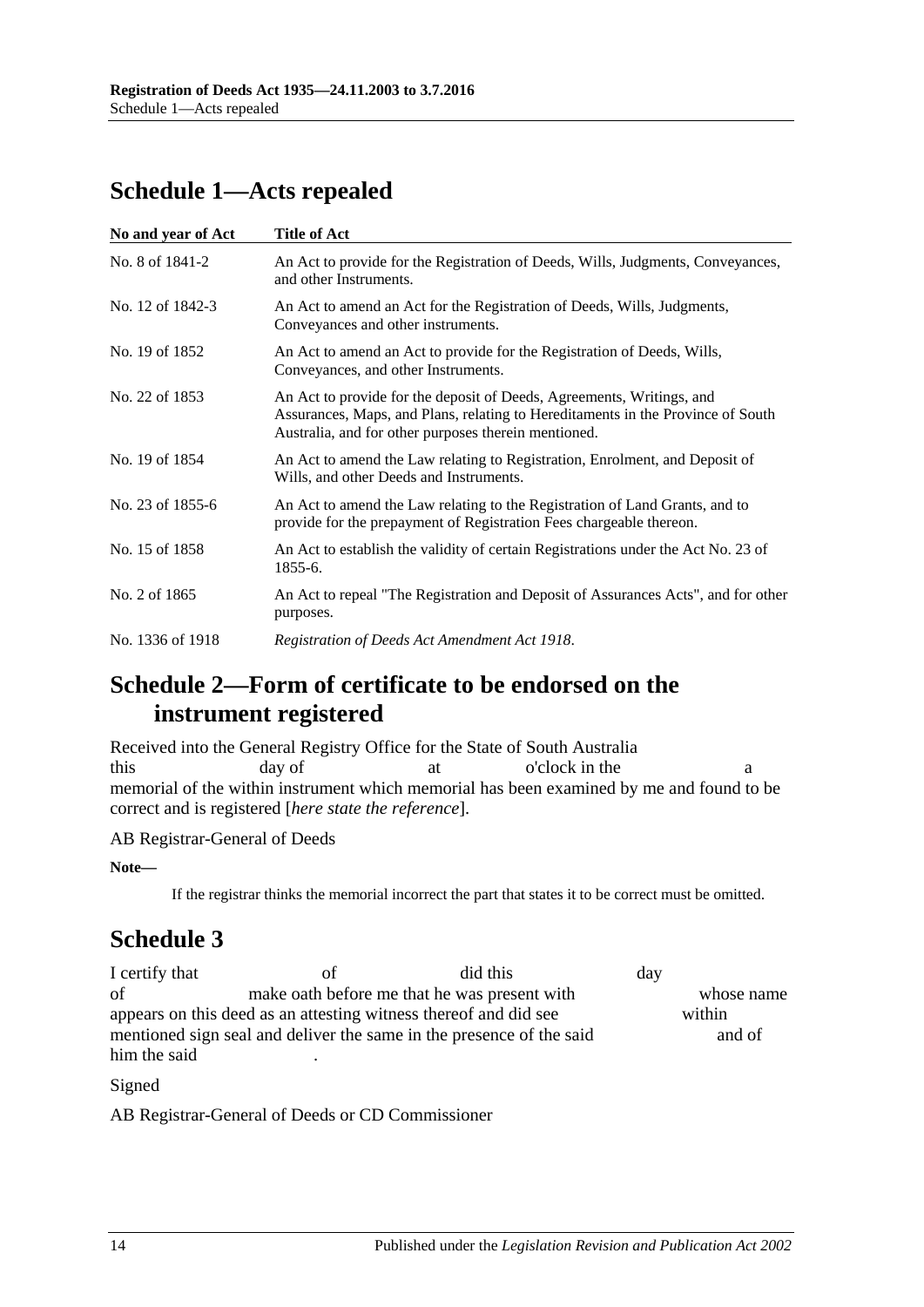## <span id="page-14-0"></span>**Schedule 4—Certificate of acknowledgment by conveying parties**

I certify that the above-named came before me this day of and acknowledged that the within deed of bargain and sale and release (as the case may be) was duly executed by him.

Given under my hand this day of

<span id="page-14-1"></span>AB Registrar-General of Deeds or CD Commissioner

## **Schedule 5—Memorial of instrument not being judgment**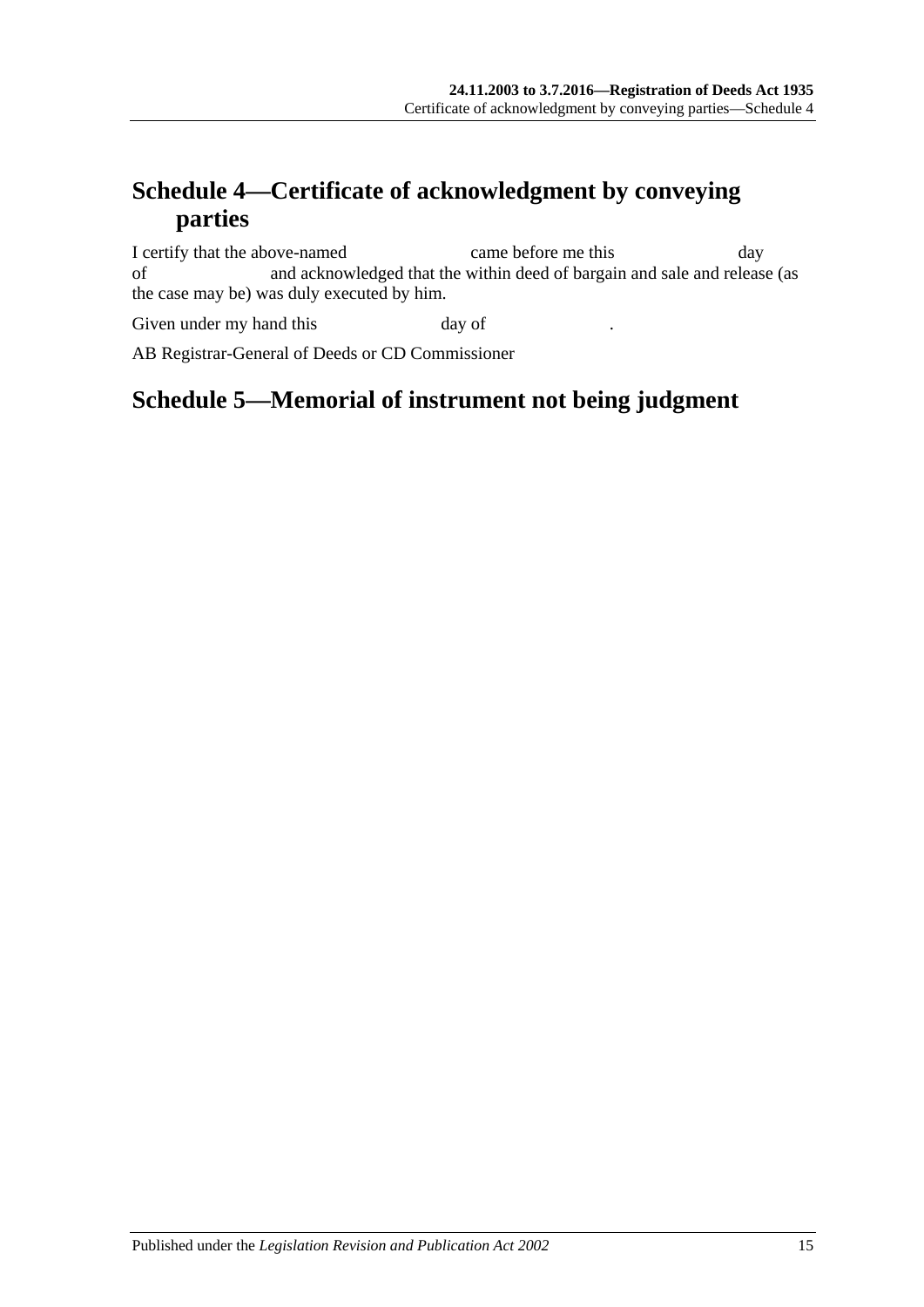#### **Registration of Deeds Act 1935—24.11.2003 to 3.7.2016**

Schedule 5—Memorial of instrument not being judgment

|                                                                                                                                                                                       | Date of instrument Names of parties             |                                                                                                                                                                                                                                                                                             | Names of<br>witnesses                                                                         | Nature of<br>instrument                                                                 | Description of the<br>property conveyed                                                                                                                                                                                                                                                                                                                                             | mortgage)<br>consideration and<br>how paid                                                                                                                    | (If a conveyance or Any other particulars the<br>case may require                                                                                                                                                                                                                                                                                                                                                                                                           |
|---------------------------------------------------------------------------------------------------------------------------------------------------------------------------------------|-------------------------------------------------|---------------------------------------------------------------------------------------------------------------------------------------------------------------------------------------------------------------------------------------------------------------------------------------------|-----------------------------------------------------------------------------------------------|-----------------------------------------------------------------------------------------|-------------------------------------------------------------------------------------------------------------------------------------------------------------------------------------------------------------------------------------------------------------------------------------------------------------------------------------------------------------------------------------|---------------------------------------------------------------------------------------------------------------------------------------------------------------|-----------------------------------------------------------------------------------------------------------------------------------------------------------------------------------------------------------------------------------------------------------------------------------------------------------------------------------------------------------------------------------------------------------------------------------------------------------------------------|
|                                                                                                                                                                                       |                                                 |                                                                                                                                                                                                                                                                                             |                                                                                               |                                                                                         |                                                                                                                                                                                                                                                                                                                                                                                     | Or if a lease the<br>amount of rent                                                                                                                           |                                                                                                                                                                                                                                                                                                                                                                                                                                                                             |
| This memorial was<br>received into the<br>General Registry<br>Office this sixth<br>day of Dec., 1972,<br>at eleven o'clock in<br>the forenoon and is<br>entered<br>No.<br><b>Book</b> | one thousand nine<br>hundred and<br>seventy-two | the year of our Lord of Currie Street, in<br>city of Adelaide,<br>baker of the first<br>part, Thomas Smith,<br>of Grenfell Street, in<br>Adelaide, aforesaid<br>grocer of the second<br>part and James May,<br>of Sturt Street, in<br>Adelaide aforesaid,<br>gentleman of the<br>third part | and James Wise, to the said<br>clerks to Messrs. Thomas Smith<br>Smart & Wilson with power of | sale or<br>conveyance in<br>21 years<br>commencing on<br>the first day of<br>Dec., 1972 | First day of Dec. in Henry George Jones William Tripp Mortgage in fee All that piece of land Ten thousand<br>containing 10 hectares dollars whereof<br>(be the same more or five thousand due)<br>less) being parcel of<br>section 80, district C<br>in the Provincial<br>fee or lease for Survey bounded<br>on the north by<br>on the south by<br>on the east by<br>on the west by | to Thomas Smith<br>goods sold before<br>the date of the<br>deed) and five<br>thousand dollars<br>were paid in cash<br>(or if a lease) five<br>hundred dollars | The parcels mentioned in<br>this memorial are the<br>same as are mentioned in<br>from George Jones a deed purporting to be<br>made between George<br>for money lent (or Jones of the first part,<br>Thos. Smith of the second<br>and the said James May<br>of the third part a<br>memorial whereof is<br>registered No. (refer to<br>the register) which deed<br>has been cancelled<br>because the said Henry<br>George Jones is therein<br>called Geo. Jones by<br>mistake |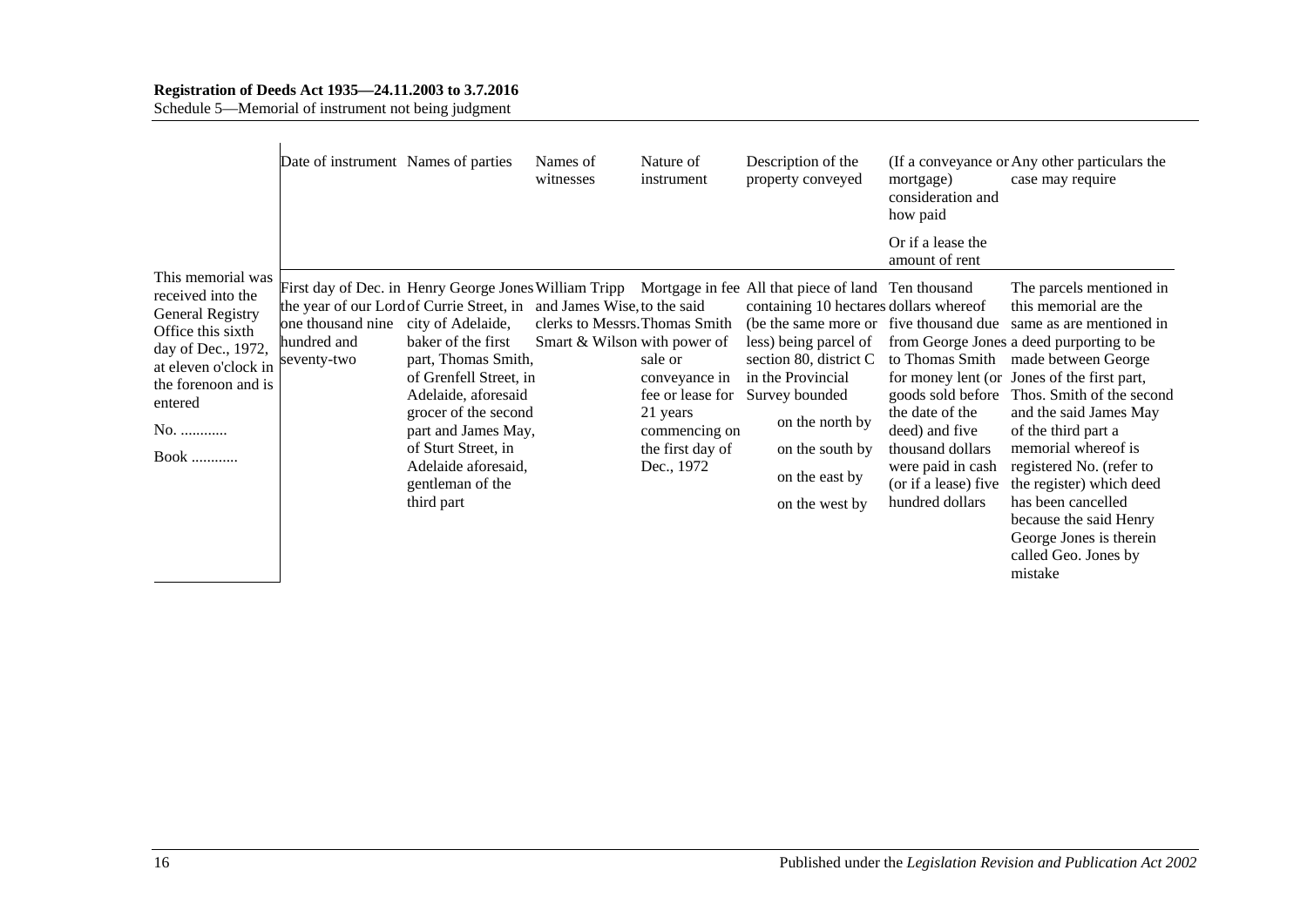## <span id="page-16-0"></span>**Schedule 6—Memorial of warrant of attorney,** *cognovit actionem* **or judgment**

| Nature of<br>instrument | By whom given |           | To whom given Amount for which the security is given and the<br>consideration thereof                                                                                                                                                         |
|-------------------------|---------------|-----------|-----------------------------------------------------------------------------------------------------------------------------------------------------------------------------------------------------------------------------------------------|
| Warrant of<br>Attorney  | optician      | plasterer | James Williamson of William Wise of \$400 for principal and interest due on a bill of<br>Sturt Street Adelaide Islington Village exchange drawn by the said William Wise upon and<br>accepted by the said James Williamson and now<br>overdue |

## <span id="page-16-1"></span>**Schedule 7—Memorandum of deposit**

| Memorandum—A deed (or an agreement, or writing, as the case may be), dated [here insert         |                                                                                                  |    |                                                  |                |  |
|-------------------------------------------------------------------------------------------------|--------------------------------------------------------------------------------------------------|----|--------------------------------------------------|----------------|--|
|                                                                                                 | <i>date</i> , between or under the hand and seal of, or purporting to be                         |    |                                                  | (as the nature |  |
|                                                                                                 | of the case may require), or a map or plan of [here shortly specify the subject represented], is |    |                                                  |                |  |
| this.                                                                                           | day of                                                                                           |    | [here insert date of deposit], received into the |                |  |
| General Registry Office for the State of South Australia for deposit, and the same is deposited |                                                                                                  |    |                                                  |                |  |
| accordingly, and marked "No.                                                                    |                                                                                                  | of | , "[here insert number and year].                |                |  |
| $C_{i,mod}$                                                                                     |                                                                                                  |    |                                                  |                |  |

Signed

Registrar-General or Deputy-Registrar General of Deeds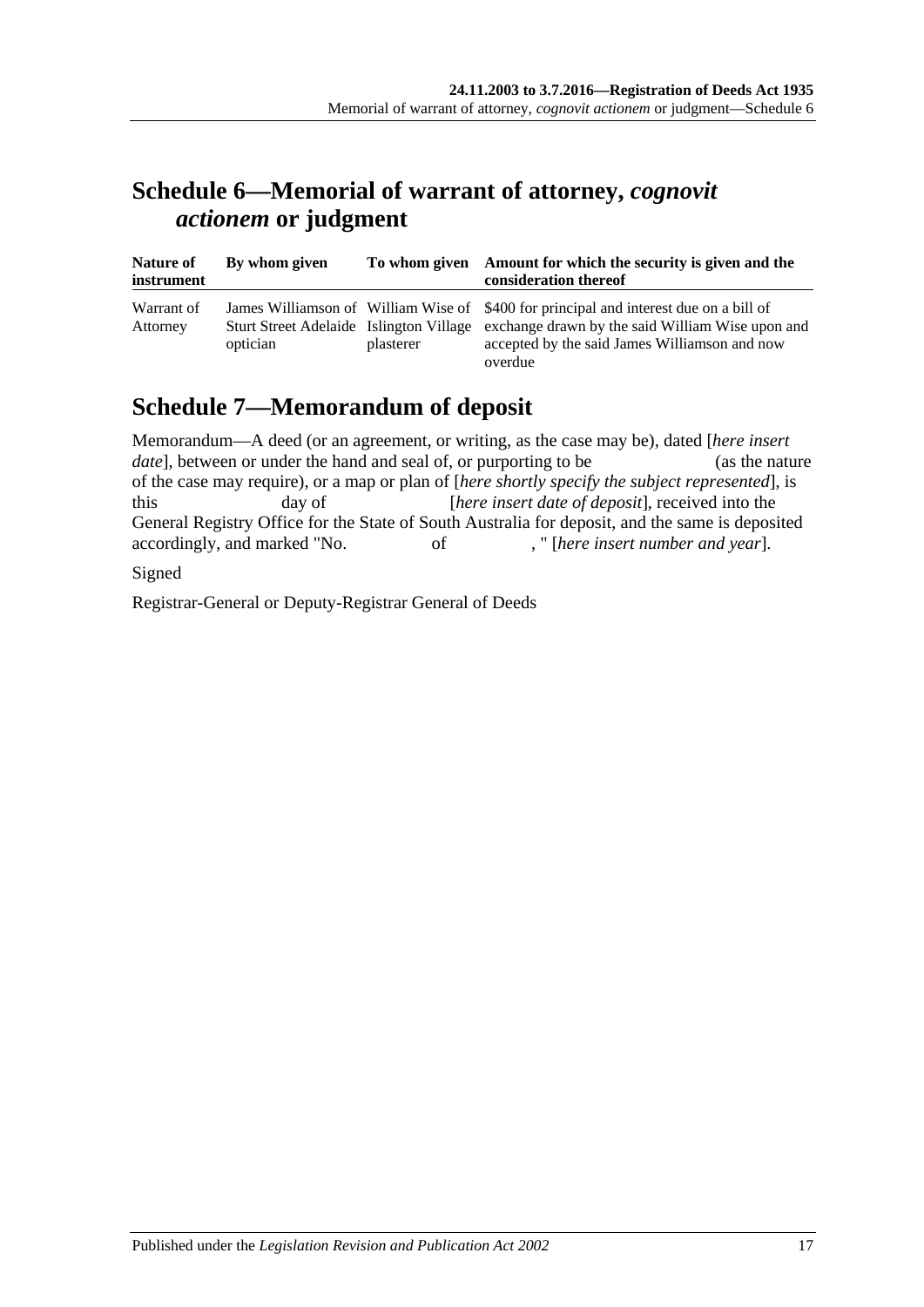## <span id="page-17-0"></span>**Legislative history**

### **Notes**

- Please note—References in the legislation to other legislation or instruments or to titles of bodies or offices are not automatically updated as part of the program for the revision and publication of legislation and therefore may be obsolete.
- Earlier versions of this Act (historical versions) are listed at the end of the legislative history.
- For further information relating to the Act and subordinate legislation made under the Act see the Index of South Australian Statutes or www.legislation.sa.gov.au.

## **Principal Act and amendments**

New entries appear in bold.

| Year | N <sub>0</sub> | Title                                                                                       | Assent     | Commencement                                       |
|------|----------------|---------------------------------------------------------------------------------------------|------------|----------------------------------------------------|
| 1935 | 2221           | Registration of Deeds Act 1935                                                              | 21.11.1935 | 21.11.1935                                         |
| 1962 | 18             | Registration of Deeds Act Amendment 25.10.1962<br>Act 1962                                  |            | 25.10.1962                                         |
| 1973 | 47             | Registration of Deeds Act Amendment 8.11.1973<br>Act 1973                                   |            | 8.11.1973                                          |
| 1973 | 77             | <i>Statute Law Revision Act 1973</i>                                                        | 6.12.1973  | 6.12.1973                                          |
| 1980 | 69             | Statutes Amendment (Change of<br>Name) Act 1980                                             | 13.11.1980 | 1.7.1981 (Gazette 25.6.1981 p1896)                 |
| 1982 | 61             | Registration of Deeds Act Amendment 1.7.1982<br>Act 1982                                    |            | 18.10.1982 (Gazette 16.9.1982 p800)                |
| 1987 | 24             | Registration of Deeds Act Amendment 16.4.1987<br>Act 1987                                   |            | 16.4.1987                                          |
| 1994 | 59             | Criminal Law Consolidation (Felonies 27.10.1994<br>and Misdemeanours) Amendment<br>Act 1994 |            | 1.1.1995 (Gazette 8.12.1994 p1942)                 |
| 2003 | 44             | <b>Statute Law Revision Act 2003</b>                                                        | 23.10.2003 | Sch 1-24.11.2003 (Gazette 13.11.2003)<br>p4048)    |
| 2016 | 29             | Real Property (Electronic<br>Conveyancing) Amendment Act 2016                               | 16.6.2016  | Sch 1 (cl 2)—4.7.2016 (Gazette<br>30.6.2016 p2761) |

## **Provisions amended since 3 February 1976**

• Legislative history prior to 3 February 1976 appears in marginal notes and footnotes included in the consolidation of this Act contained in Volume 9 of The Public General Acts of South Australia 1837-1975 at page 347.

New entries appear in bold.

Entries that relate to provisions that have been deleted appear in italics.

| Provision       | $ -$<br>How varied | nencement |
|-----------------|--------------------|-----------|
| Pt <sub>1</sub> |                    |           |